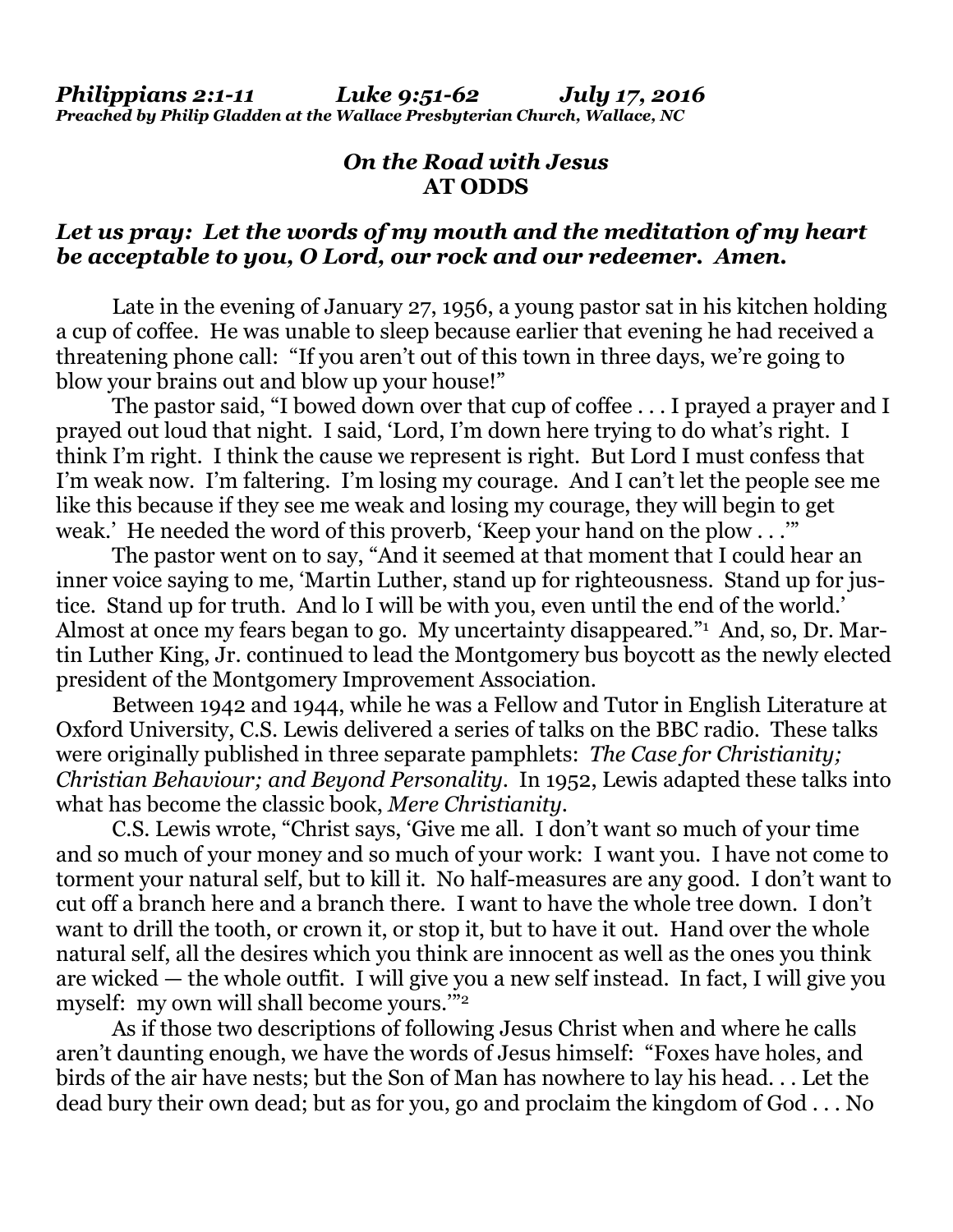one who puts a hand to the plow and looks back is fit for the kingdom of God." (Luke 9:58-62)

 Five years ago, Kyle Idleman published a book called *Not a Fan: Becoming a Completely Committed Follower of Jesus*. The overview of the book on the Barnes & Noble website says, "Are you a follower of Jesus? You may indeed be a passionate, fully devoted follower of Jesus. Or, you may be just a fan who admires Jesus but isn't ready to let him cramp your style. Then again, maybe you're not into Jesus, period. In any case, don't take the question — Are you a follower of Jesus? — lightly. Some people don't know what they've said yes to and other people don't realize what they've said no to."3

 "Some people don't know what they've said yes to and other people don't realize what they've said no to." That's a good description of today's gospel story about Jesus and his disciples on the road to Jerusalem. When I planned this summer sermon series called "On the Road with Jesus," I probably should have started with this story, especially Luke 9:51: "When the days drew near for him to be taken up, he set his face to go to Jerusalem." That's how Luke begins his ten-chapter travel narrative that follows Jesus' meanderings from Galilee in the north to Jerusalem in the south. Jerusalem is more than a physical destination for Jesus and Jerusalem is more than a geographical marker for Luke's gospel. Jerusalem is Jesus' destiny. Jerusalem provides the theological framework for Luke's travel narrative. Cut to the chase — Jerusalem is where Jesus is going to die. Luke says, "When the days drew near for him to be taken up…" This can mean Jesus' ascension to glory, but "taken up" also takes in all of the events leading up to the ascension — Jesus' betrayal, arrest, suffering, trial, crucifixion, and death. In spite of all of that, "he set his face to go to Jerusalem." In other words, Jesus was determined, faithful, obedient, resolute, unswayed, undeterred on the road to Jerusalem. That is the setting for Jesus' encounters with would-be followers. Jesus is on his way to Jerusalem, with everything that implies. What does it mean to follow Jesus on that way?

 Rev. Timothy Keller is the founding pastor of Redeemer Presbyterian Church in New York City. One of his best known books is called *The Reason for God: Belief in an Age of Skepticism*. In some comments about "the call to discipleship" in this story from Luke's gospel, Rev. Keller remembers hearing a woman named Barbara Boyd speak in 1971. Two of her illustrations made a tremendous difference in his life.

 In the first illustration, Barbara Boyd said, "If somebody says to me, 'Come on in, Barbara, but stay out, Boyd,' it's a bit of a problem, because I can't separate them. It's not like the top half of me is Barbara, and the bottom half of me is Boyd. So if you won't have Boyd, you can't get Barbara. If you're going to keep the Boyd out, I can't come in at all. To say, 'Jesus, come into my life, forgive my sins, answer my prayers; do this for me, do that for me — but don't be the absolute master of my life; Jesus, Savior, come in; but Lord, stay out,' how can he come in at all? Because he's all Savior, and he's all Lord. He's Lord because he's Savior. He's Savior because he's Lord."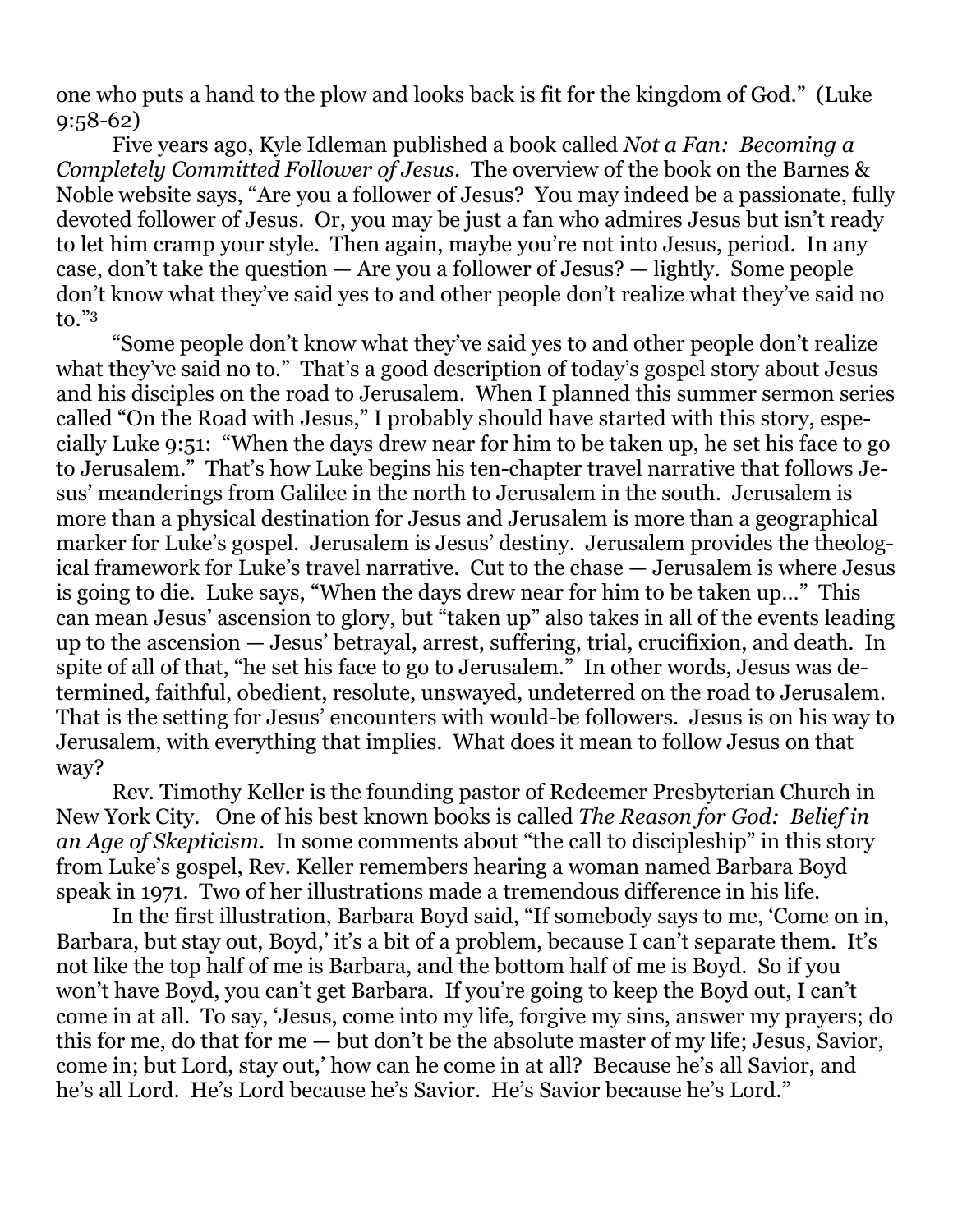Her second illustration reminded me of one of our theology professors in seminary who once complained in class that too many people, instead of accepting and committing to Jesus as Lord and Savior, thought of Jesus as something like their best friend. He said, "It's as if they would call up Jesus and say, 'Come over and give me a back rub!'"

 In the second illustration, Barbara Boyd said, "If the distance between the Earth and the sun, which is 92 million miles, was the thickness of a piece of paper, the diameter of our galaxy would be a stack of papers 310 miles high. And our galaxy is less than a speck of dust in the part of the universe that we can see. And that part of the universe might just be a speck of dust compared to all the universe. And if Jesus is the Son of God who holds all this together with the word of his power, is this the kind of person you ask into your life to be your personal assistant?"4

 If we're honest with ourselves as people who claim to be followers rather than fans of Jesus, his answers on the road to the would-be followers should make us stop and think. Two of the would-be followers offer to follow Jesus — "I will follow you wherever you go . . . I will follow you, Lord." The third would-be follower is called by Jesus himself, "Follow me."

 Shouldn't we give the first person some credit for stepping up and pledging to follow Jesus wherever he goes? Jesus doesn't turn him away, but at the same time he doesn't offer a very attractive job description of what it means to follow him.

 Shouldn't we cut the second person some slack? After all, Jesus is the one who said, "Follow me." All the person asks is "First let me go and bury my father." That seems like a reasonable, even noble, request. But Jesus says, "Let the dead bury their own dead; but as for you, go and proclaim the kingdom of God."

 Can't we sympathize with the third person who seems willing to follow Jesus but just wants to say goodbye to family and friends first? But Jesus says, "No one who puts a hand to the plow and looks back is fit for the kingdom of God."

 Mark Twain was right when he said, "It ain't those parts of the Bible that I can't understand that bother me, it is the parts that I do understand." These are hard sayings of Jesus. But they get at the urgency and importance of responding to God's call in our lives. And we have to hear this call to discipleship in the light of what Jesus himself was doing on the road and where he was headed on the road. As one person has put it, "[Jesus' own words] make an important point about discipleship. Jesus' response to the legitimate requests to postpone the journey reminds Christians in every generation that there are always justifiable excuses to defer the journey or put off the claims of discipleship. Other important matters compete for our attention . . . but there is urgency about Jesus' mission to bring forth God's reign. Jesus compels us to proclaim the Kingdom of God. This is our Christian vocation and must be our first priority."5

 What about our jobs? What about our families? What about our community responsibilities? What about our commitments? What about the people who depend on us? What about the ties that bind us to our loved ones and neighbors?